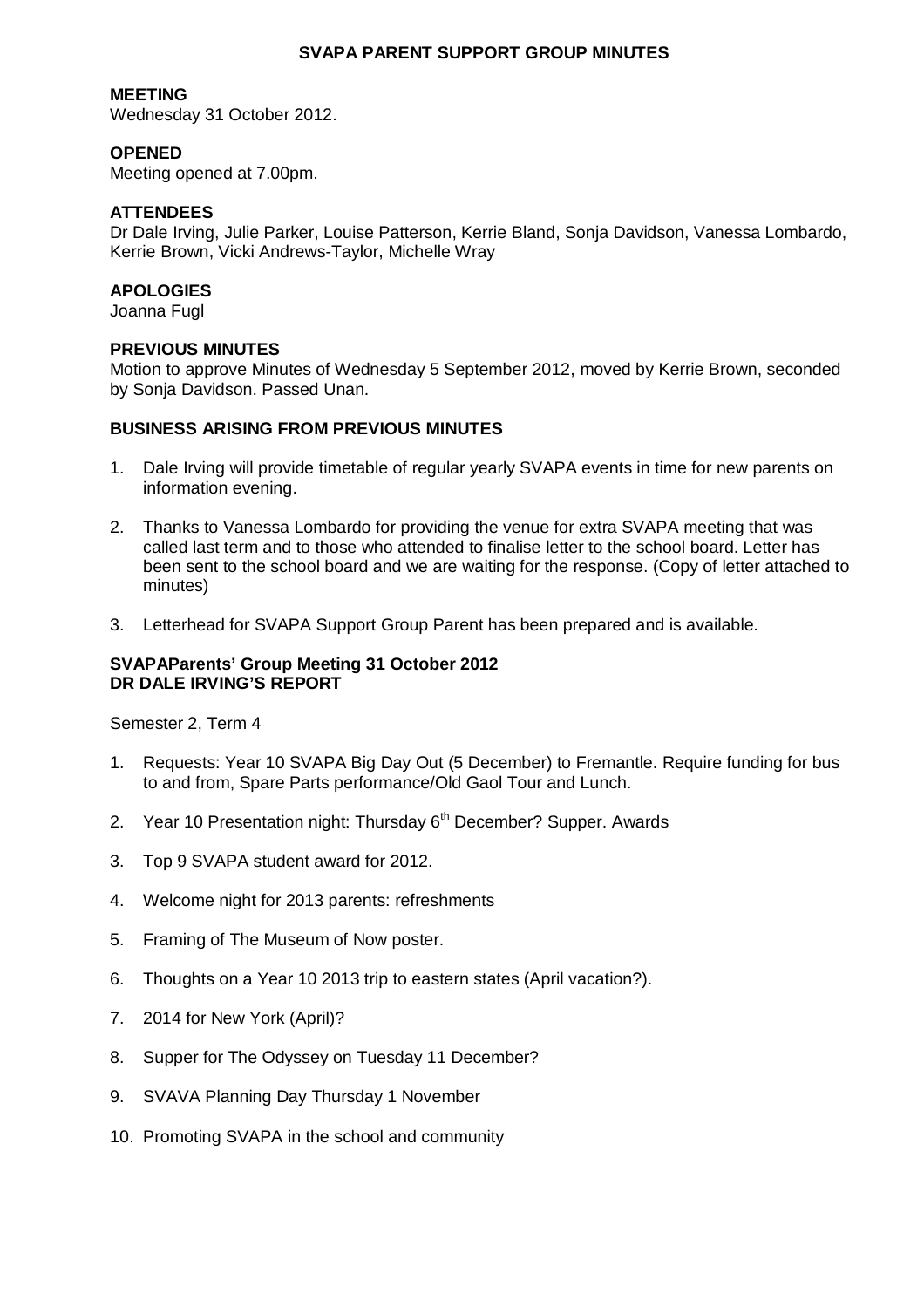# **TREASURER'S REPORT SVAPA Support Group**

31<sup>st</sup> October

Managing the SVAPA finances are a bit complicated at the moment as we have two accounts running – the Commonwealth Bank account and the new Bendigo account which was opened to facilitate easier eftpos transactions for the Community Art Auction.

I only have immediate access to the Commonwealth Bank account. The Bendigo one is supervised by Monica Selveu, P&C Treasurer. I expect that in the near future the two accounts will be amalgamated into the Bendigo account. I hope this will be done by the end of the year and at that time we will be able to transfer management of it to the SVAPA Treasurer.

I am waiting on the latest Bendigo statement from Monica.

Costs for SVAPA workshops, incursions/excursions (approx, \$5,700) billed since 6<sup>th</sup> August have been paid from the Bendigo account.

We are still going well financially. Account Balances as follows:

| Commonwealth Bank balance as at 31 <sup>st</sup> October 2012: | \$11,981          |
|----------------------------------------------------------------|-------------------|
| Bendigo Bank balance at 31 <sup>st</sup> October 2012:         | \$7,547 (approx.) |

With around \$19,000 we can afford to look at more projects, purchases and workshops.

Joanna Fugl SVAPA Support Group Treasurer

# **GENERAL BUSINESS**

- 1. Request for funding Year 10 SVAPA Big Day Out 5 December to Fremantle funding and Presentation evening 6 December. Motion to approve funds upto \$1200 for bus, Spare Parts, and food by Kerrie Brown and seconded by Julie Parker.
- 2. SVAPA Year 9 and 10 Awards Planet Vouchers \$100 each. Motion to approve funds Kerrie Brown and seconded by Michelle Wray. To be actioned by Michelle Wray.
- 3. Request for funding "Museum of Now" poster framing in glass. Motion to approve funding upto \$500 by Kerrie Brown and seconded by Michelle Wray. To be actioned by Michelle Wray.
- 4. Possible Arts Tour to New York 2014.
- 5. Supper to be supplied by Year 9 students for the Odyssey performance Tuesday night, 11 December. Supper box, tea and coffee, urn refreshments set up/clean up by Sonja Davidson, Julie Parker and Michelle Wray.
- 6. Lunch for Year 8s Saturday Workshop at 12.00 12.30, 10 November. Vanessa Lombardo to action. Motion to approve funds \$150 for lunch Michelle Wray and seconded by Vanessa Lombardo. Year 9s will bring a snack on the day as they attend from 1.30 in the afternoon.
- 7. Sponsorship of SVAPA to be considered and investigated in the future.
- 8. Request for funding for Visual Arts after school classes by Artist for 2 hours a week over 5 weeks for SVAPA students and other students in the school community (30 students). Motion to approve funds of \$1000 by Julie Parker and seconded by Michelle Wray.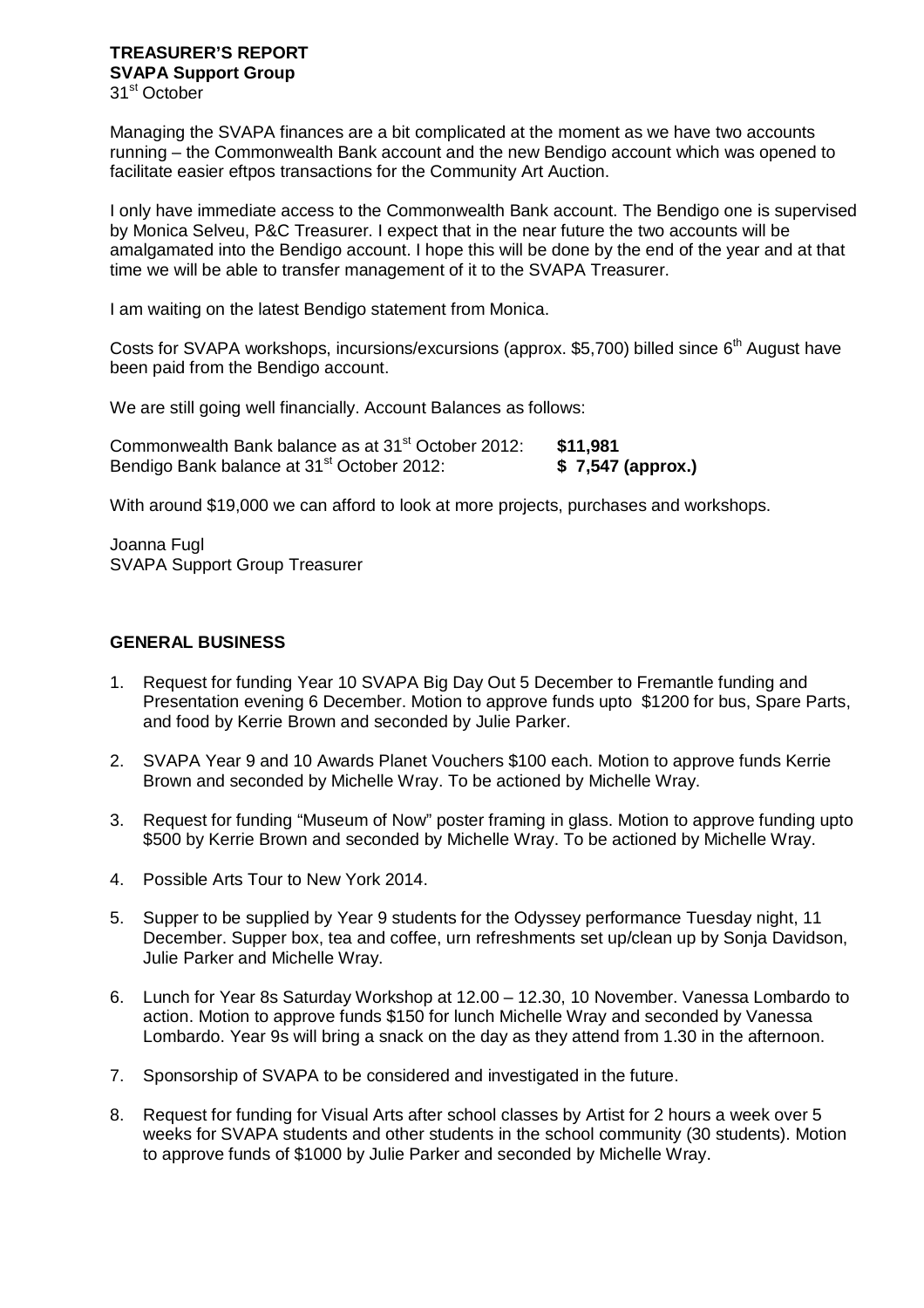9. Parents of 2013 SVAPA students Welcome and Information Evening 7.00pm 13 November. Julie Parker will buy food and some plastic wine glasses. Kerrie Brown will organise tea and coffee from the supper box. Michelle Wray will donate 4 bottles of wine for the evening. SVAPA T-Shirt \$20 orders can be taken on the evening and sale of SVAPA badges. This will allow student to have t-shirts early in the year. Motion to approve funds for food and supplies for Parent Information evening to \$300 Julie Parker and seconded by Michelle Wray. SVAPA students are encouraged to attend wearing t-shirts. Brochure and collection of email contact details to be available for the evening.

#### **EXTRA BUSINESS ARISING**

-

# **CLOSED**

Meeting closed at 8.25. The next SVAPA Parent Support Group meeting will be held Wednesday 28 November 2012 (Term 4 - Week 7) at 7.00pm at Tricycle Theatre.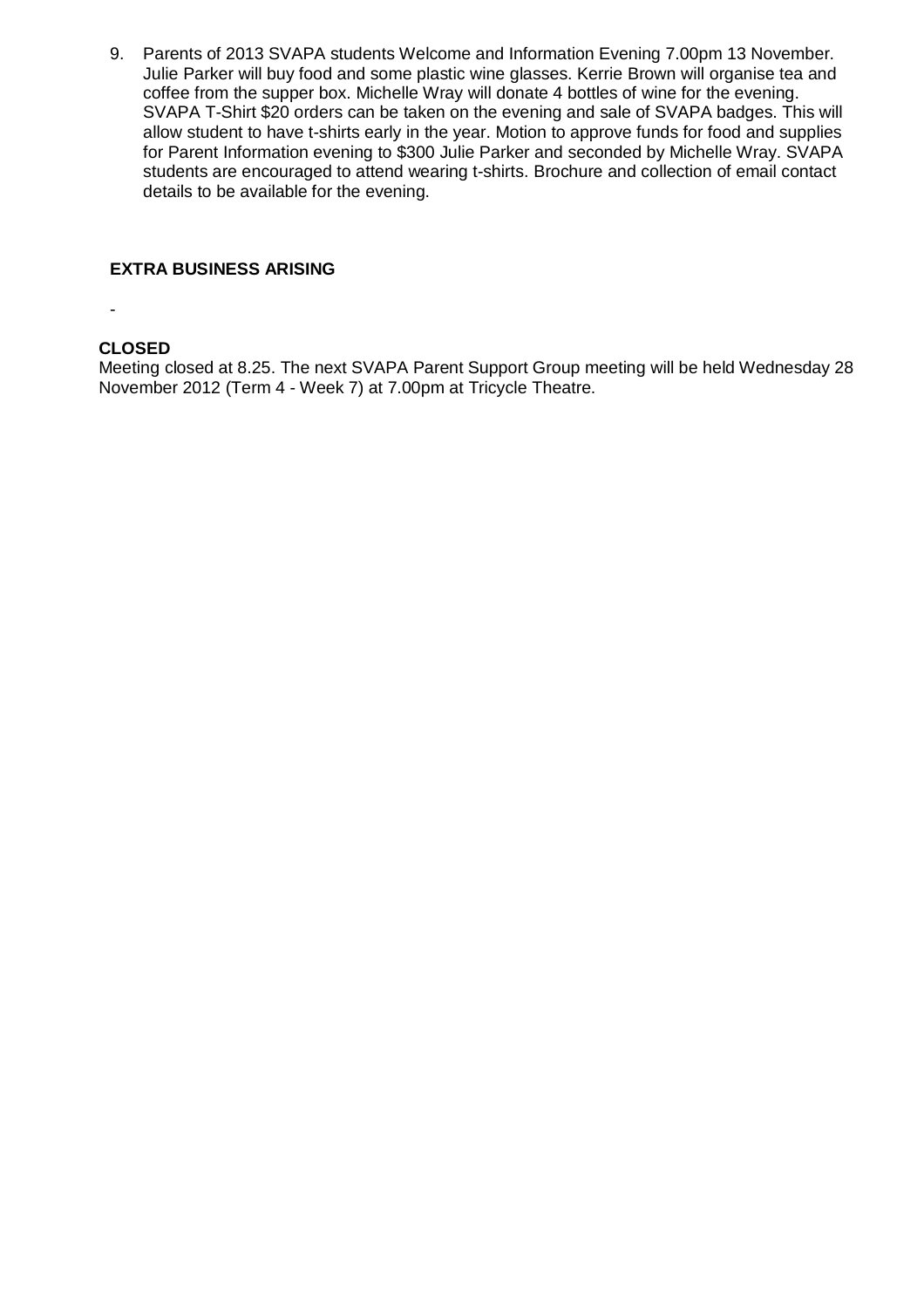

# **SVAPA PARENT SUPPORT GROUP**

 Mount Lawley Senior High School P & C Tricycle Theatre 65 Woodsome Street, Mount Lawley WA 6050 svapa@mlshspc.org.au

28 September, 2012

Mr Carl Pekin School Board MLSHS 65 Woodsome Street, Mt Lawley WA 6050

Dear Mr Pekin

We write to you in reference to the letter from Milton Butcher of  $2<sup>nd</sup>$  Feb 2012 sent to SVAPA students' parents, which outlines developments in the school leadership and their impact on the SVAPA program. One of our members, Sonja Davidson, has already written to you on this matter. We would like to add our voices to hers and more specifically draw to your attention our concerns.

Our group meets twice each school term and as the year has progressed we have been delighted with our children's' activities and experiences in the program. Some highlights have included the Year 8s performance 'The Dream'; the SVAPA tour of Europe; the children's outstanding performance of 'The Museum of Now' at PICA in collaboration with Spark Lab, and our wonderfully successful fundraising art auction which many of the children were involved in, helping behind the scenes and performing on the night.

The SVAPA Support Group feels strongly that the SVAPA program is a flagship for Mount Lawley SHS and attracts many talented students to our school from a far greater pool than could be achieved with local enrolments alone. As stated in the previously mentioned letter, we were pleased to read that Mr. Butcher recognizes: "…that SVAPA is a vibrant program that brings outstanding students to Mount Lawley SHS." Indeed many of the SVAPA students have chosen the SVAPA program in preference to their placement in a GATE program.

We believe that the Arts enhance academic performance and current research supports this. The importance of the arts in keeping students engaged in their studies and *more* likely to reach their academic potential has been proven.

We have concerns with regards to the disestablishment of the Head of Arts Learning role and seek clarification from the School regarding the following questions.

- When will the position of HOLA Arts be reestablished? At present we are unaware of a definite time frame.
- Why the separation of Drama/Visual Art/Media program from the Music program? SVAPA is a four-disciplined Arts program - at the moment it is fragmented. We believe that this fragmentation has led to a lack of cohesion in the program.
- Where will SVAPA sit in the next School Business Plan? Presently it is not mentioned at all.